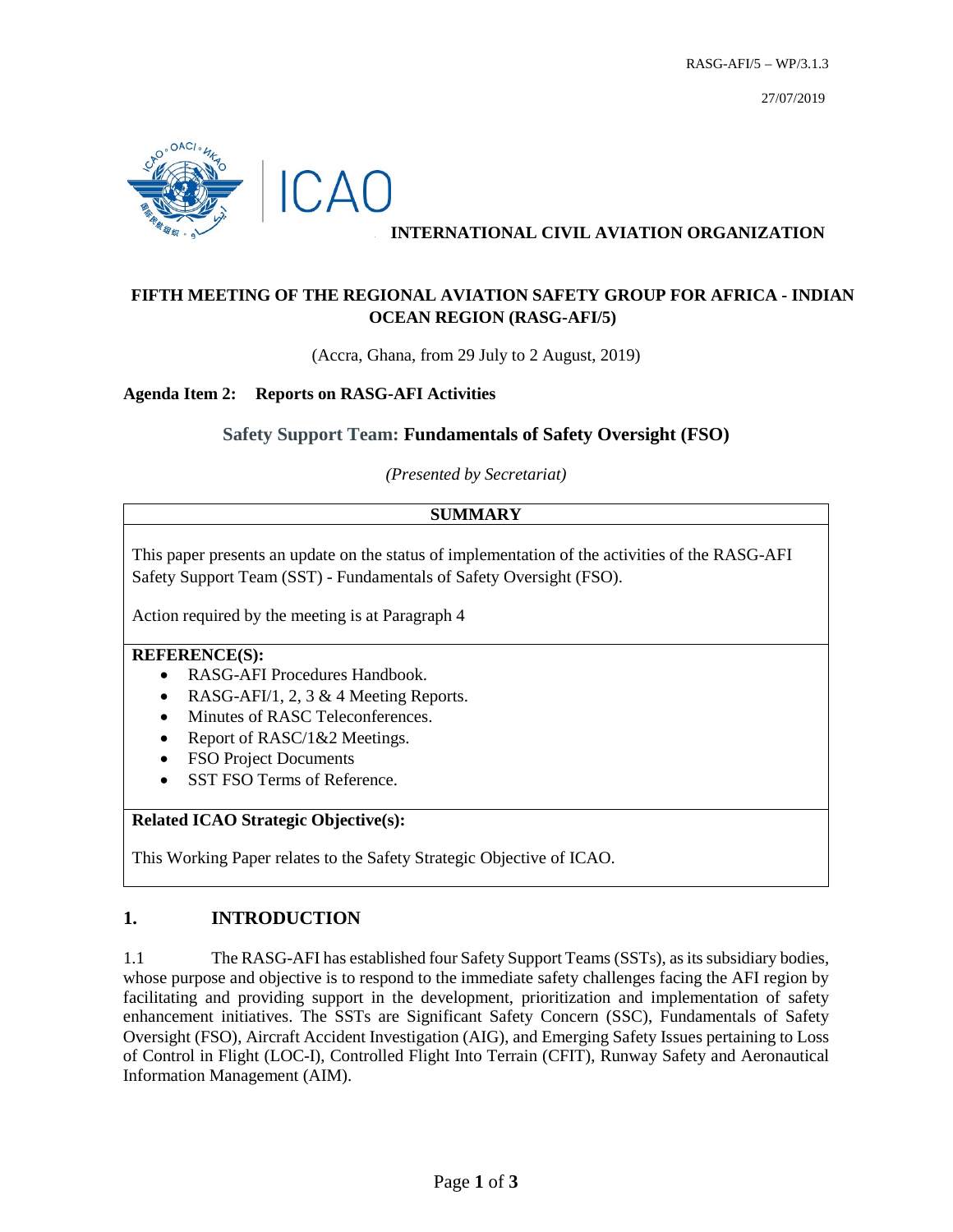1.2 The RASG-AFI, during its second meeting (RASG-AFI/2) held in November 2013, considered and approved the terms of reference for each of these SSTs, taking into account the provisions of the Global Aviation Safety Plan (GASP), the ICAO Strategic Objectives and the Abuja Safety Targets.

### **2. DISCUSSION**

#### **Fundamentals of Safety Oversight**

2.1 One of the near-term objectives specified by the Global Aviation Safety Plan (GASP) is for States to achieve at least 60 per cent effective implementation (EI) of the eight critical elements (CEs) of a State safety oversight system by 2017. The AFI safety target was aligned to this global target, requiring States to attain 60% EI, and to have the necessary resources, the legal and regulatory framework and the organizational structure to fulfil effectively their fundamental safety oversight obligations.

2.2 In the near term, AFI States lacking these capabilities are required to endeavour to establish the Critical Elements CE 1 to 5 of a State safety oversight system in order to optimize their ability to ensure the proper implementation of the ICAO SARPs.

2.3 When the SST-FSO was established during the RASG-AFI/1 meeting in 2013, only 14 AFI States had attained 60% EI. This number has progressively increased to 32 at the end of June 2019 (14 WACAF, 13 ESAF States, 5 AFI States under MID).

2.4 It is imperative to note that the FSO Safety Support Team (SST-FSO) not only assists States to increase their respective EIs but also to address the immediate safety risks associated with low EI, including the potential to get SSCs. Hence, the predominant strategy is to develop, prioritize and implement RASG-AFI safety enhancement initiatives, including means to increase EIs and prevent SSCs.

2.5 The SST-FSO, under the championship of Senegal, continues to assist States in their efforts to increase their EIs and prevent emergence of SSCs.

- 2.6 The SST-FSO has adopted different strategies, including:
	- a) Assistance by ICAO under the framework of Regional Office Safety Team (ROST) Missions in order to assist States in their efforts to implement their Corrective Action Plans (CAPs) to address deficiencies identified by USOAP CMA Activities. Accordingly, ROST Assistance Missions have recently been conducted to eight (8) States (namely Angola, Burundi, Comoros, Lesotho, Malawi, Namibia, Seychelles and Zimbabwe) in the ESAF region, and twelve (12) States (namely Chad, Congo, Cote d'Ivoire, DRC, Gabon, Ghana, Guinea, Liberia, Mauritania, Nigeria, Senegal and Sierra Leone) in the WACAF region. Some of these missions in the WACAF Region have been conducted jointly with BAGASOO (RSOO);
	- b) Assistance by AFCAC through the AFI Cooperative Inspectorate Scheme (AFI-CIS) to target States with low EI; and
	- c) Assistance by COSCAPs and RSOOs to target States with low EI.